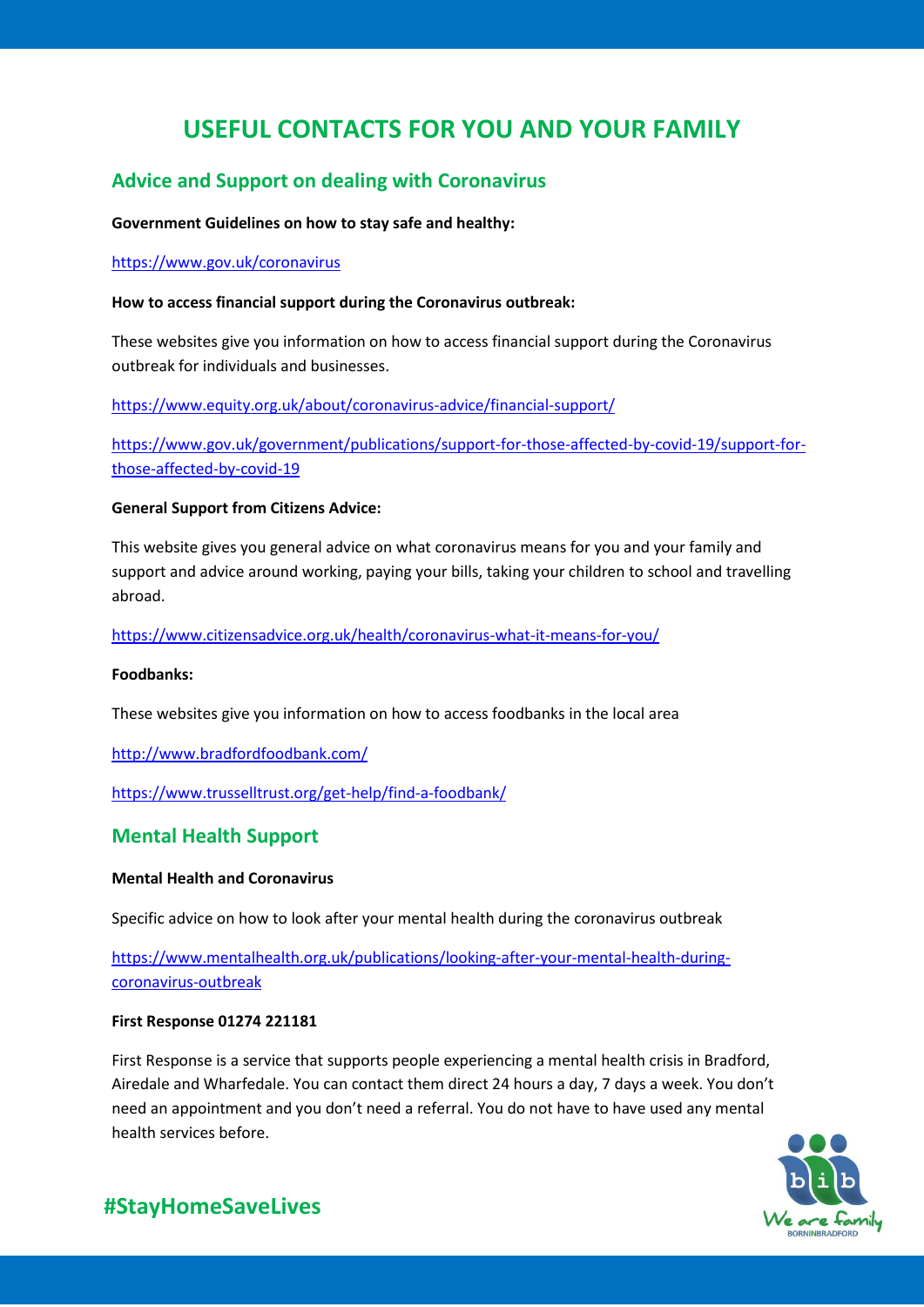#### **Your GP**

They will be able to provide help and advice. Your GP can also provide access to appropriate specialist services and local organisations.

#### **Mental Health in Bradford: Wellbeing Guide**

The website helps you find out more about mental health, different problems that people experience and where to access help and support. The service directory lists over two hundred services, mostly within the Bradford and Airedale district, which may be able to help.

#### [www.mentalhealthinbradford.nhs.uk](http://www.mentalhealthinbradford.nhs.uk/)

#### **The Samaritans**

The Samaritans provide a confidential service for people in despair and who feel suicidal. Call free on 116 123

#### [www.samaritans.org.uk](http://www.samaritans.org.uk/)

#### **Mind**

Mental health charity providing information, support, local groups and an online chatroom. 0300 123 3393

### [www.mind.org.uk](http://www.mind.org.uk/)

# **Domestic Abuse Support**

#### **National Domestic Violence Helpline**

Provides an information service and access to 24-hour emergency refuge accommodation.

0808 2000 247

#### **Domestic abuse support**

Provides information on local and national support services for those experiencing domestic abuse

<https://www.bradford.gov.uk/your-community/domestic-abuse/help-and-support/>

# **General Health Advice**

#### **Bradford and Airedale GPs**

Information on how to access GPs

<https://www.nhs.uk/service-search/find-a-gp>



**#StayHomeSaveLives**